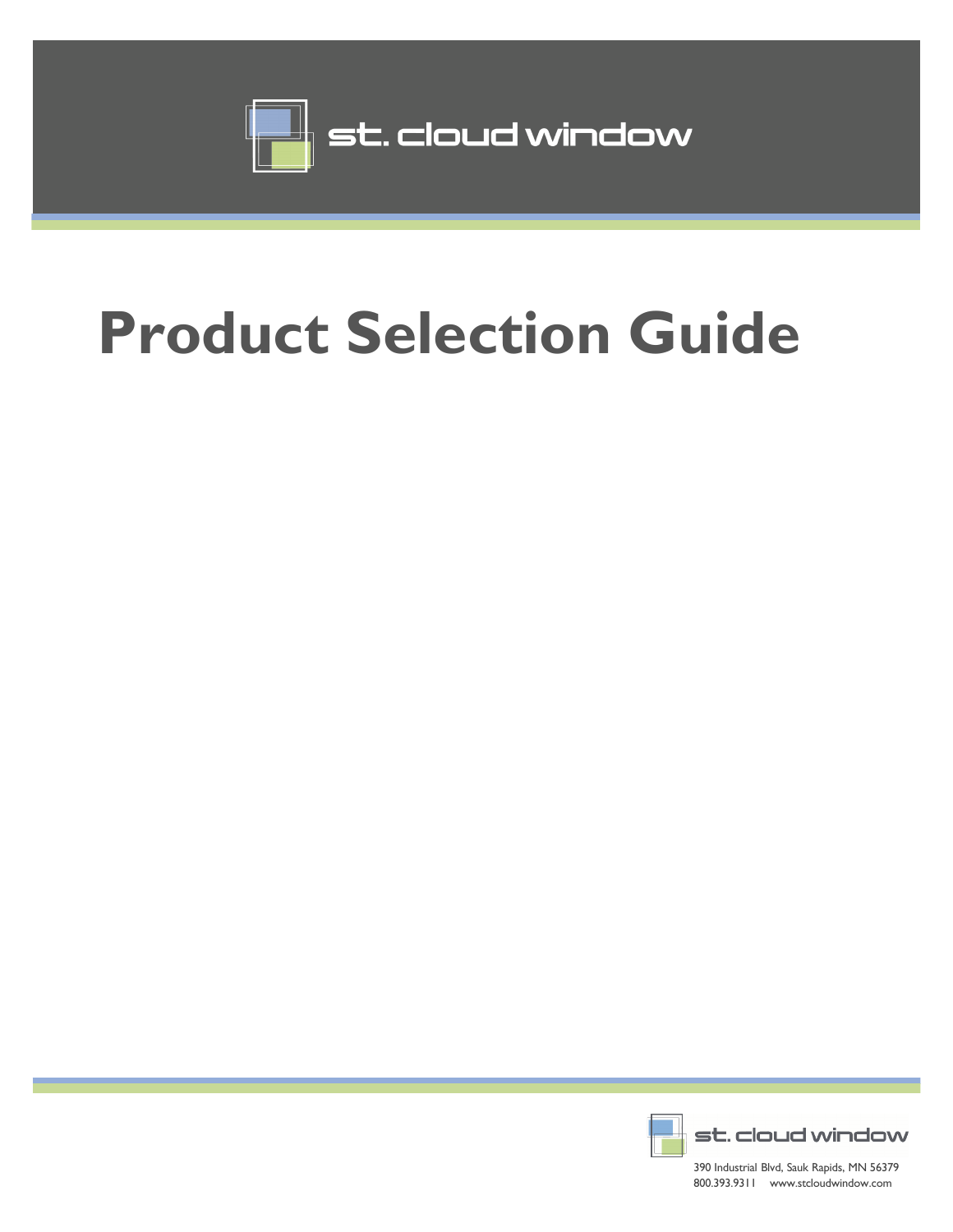|                                |                       |               |          | <b>APPLICATIONS</b> |               |                                              |               |         | <b>SPECIFICATIONS</b> |                |        |             |                |
|--------------------------------|-----------------------|---------------|----------|---------------------|---------------|----------------------------------------------|---------------|---------|-----------------------|----------------|--------|-------------|----------------|
| st. cloud window               | $s$ e<br>$\circ$<br>욘 |               |          |                     | <u>f</u><br>卞 | E<br>$rac{5}{3}$<br>$\overline{\phantom{0}}$ | Depth         |         |                       | Optimum        |        | Optimum     |                |
| <b>PRODUCT SELECTION GUIDE</b> | $\Omega$<br>General   | Acoustic<br>◅ | Historic | Impact              | Security      | dary<br>Secon                                | d).<br>៰<br>ய | Glazing | alue<br>-             | <b>SP</b><br>ळ | _<br>တ | ب<br>_<br>O | Rating<br>FGIA |

| Series | Designator | <b>Product Description</b>     |           |                |           |  |        |                   |             |             |           |           |           |
|--------|------------|--------------------------------|-----------|----------------|-----------|--|--------|-------------------|-------------|-------------|-----------|-----------|-----------|
|        |            | <b>Vertical Sliding Window</b> |           |                |           |  |        |                   |             |             |           |           |           |
| 600    | 620        | <b>Vertical Sliding</b>        |           | $\blacksquare$ |           |  | 2.375" | $\leq 0.5"$       | <b>NA</b>   | <b>NA</b>   | <b>PS</b> | <b>PS</b> | HC-PG45   |
|        | 920        | <b>Vertical Sliding</b>        |           |                |           |  | 5"     | Dual $\leq 0.5$ " | .31         | .18         | 39-50     | 27-38     | HC-PG60   |
|        | 920i       | Impact                         |           |                | $\bullet$ |  | 5"     | Dual $\leq 0.5$ " | .52         | .23         | 47        | 33        | H-DW-PG70 |
| 900    | 920 VB     | <b>Venetian Blind</b>          |           |                |           |  | 6.5"   | Dual $\leq 0.5$ " | .34         | .18         | 39-50     | 27-38     |           |
|        | 920 A7     | <b>High Acoustic</b>           |           |                |           |  | 7"     | Dual $\leq 0.5$ " | .34         | .18         | 47-55     | 35-39     | C60       |
|        | 920 A9     | <b>Ultra Acoustic</b>          |           |                |           |  | 9"     | Dual $\leq 0.5$ " | .34         | .18         | $55+$     | 40-42     |           |
| 4000   | 4020       | <b>Vertical Sliding</b>        | $\bullet$ |                | $\bullet$ |  | 4"     | $1 - 1.25"$       | $.35 - .58$ | $.12 - .54$ | 28-44     | 22-37     | AW-PG70   |
| 5000   | 5020       | <b>Vertical Sliding</b>        | $\bullet$ |                | $\bullet$ |  | 5"     | $1 - 1.25"$       | .40         | .19         | 40        | 36        | AW-PG90   |
|        | 5020 A11   | <b>High Acoustic</b>           |           |                | $\bullet$ |  | 5"     | $1 - 1.25"$       | .40         | .19         | 55-56     | 44-45     |           |

|      |        | <b>Horizontal Sliding Window</b> |  |  |  |        |                   |             |             |           |           |                 |
|------|--------|----------------------------------|--|--|--|--------|-------------------|-------------|-------------|-----------|-----------|-----------------|
| 600  | 640    | <b>Horizontal Sliding</b>        |  |  |  | 2.375" | $\leq 0.5"$       | <b>PS</b>   | <b>PS</b>   | <b>PS</b> | <b>PS</b> |                 |
|      | 940    | <b>Horizontal Sliding</b>        |  |  |  | 5"     | Dual $\leq 0.5$ " | .32         | .16         | 39-50     | 27-38     | HC-PG60         |
|      | 940i   | Impact                           |  |  |  | 5"     | Dual $\leq 0.5$ " | .43         | .23         | 47        | 36        | HS-DW-PG70      |
| 900  | 940 VB | <b>Venetian Blind</b>            |  |  |  | 6"     | Dual $\leq 0.5$ " | .32         | .16         | 39-50     | 27-38     |                 |
|      | 940 A7 | <b>High Acoustic</b>             |  |  |  | 7"     | Dual $\leq 0.5$ " | .32         | .16         | 47-54     | 35-39     |                 |
|      | 940 A9 | <b>Ultra Acoustic</b>            |  |  |  | 9"     | Dual $\leq 0.5$ " | .32         | .16         | $55+$     | 45-49     |                 |
| 4000 | 4040   | <b>Horizontal Sliding</b>        |  |  |  | 4"     | $-1.25"$          | $.35 - .58$ | $.12 - .54$ | 34-44     | 26-35     | AW-PG50/DP70    |
| 5000 | 5040   | <b>Horizontal Sliding</b>        |  |  |  | 5"     | $-1.25$           | .40         | .19         | 40        | 36        | <b>AW-PG100</b> |

|      |        | Fixed Glass / To match Vertical or Horizontal Sliding Window |  |  |  |        |                |             |             |           |         |                 |
|------|--------|--------------------------------------------------------------|--|--|--|--------|----------------|-------------|-------------|-----------|---------|-----------------|
| 600  | 660    | Fixed                                                        |  |  |  | 2.375" | $0.25 - 1.25"$ | <b>NA</b>   | <b>NA</b>   | 32-37     | 26-32   |                 |
|      | 960    | Fixed                                                        |  |  |  | 5"     | $0.5 - 1.25"$  | .33         | .20         | 44-52     | 35-44   | <b>AW-PG100</b> |
|      | 960i   | Impact                                                       |  |  |  | 5"     | $0.5 - 1.25"$  | .47         | .23         | 44        | 37      | F-DW-PG70       |
| 900  | 960 VB | <b>Venetian Blind</b>                                        |  |  |  | 6.5"   | $0.5 - 1.25"$  | .33         | .20         | 44-52     | 35-44   |                 |
|      | 960 A7 | <b>High Acoustic</b>                                         |  |  |  | 7"     | $0.5 - 1.25"$  | .33         | .20         | 49-57     | 39-45   | <b>FW-C60</b>   |
|      | 960 A9 | <b>Ultra Acoustic</b>                                        |  |  |  | 9"     | $0.5 - 1.25"$  | .33         | .20         | $55+$     | 45-48   |                 |
| 4000 | 4060   | Fixed                                                        |  |  |  | 4"     | $1 - 1.25"$    | $.24 - .56$ | $.12 - .54$ | $32 - 51$ | $26-42$ | AW-PG70         |
| 5000 | 5060   | Fixed                                                        |  |  |  | 5"     | $1 - 1.25"$    | .40         | .19         | 40        | 36      |                 |

|     | <b>Fixed Glass /</b> | ' Special Window                |  |  |  |                |     |     |     |           |    |                 |
|-----|----------------------|---------------------------------|--|--|--|----------------|-----|-----|-----|-----------|----|-----------------|
| 500 | 564                  | Glass Off-Set/Simulated Hung    |  |  |  | <b>「</b><br>ັບ | .25 | .39 | . ب | <b>PS</b> | PS | <b>AW-PG100</b> |
|     | 564                  | Anti-Terrorism/Force Protection |  |  |  | Γ"<br>◡        | .25 | .39 | . ب | <b>PS</b> | PS | AW-PG70         |

|     |        | Fixed Glass / Removable Sash Window |  |  |  |        |             |           |           |       |           |  |
|-----|--------|-------------------------------------|--|--|--|--------|-------------|-----------|-----------|-------|-----------|--|
| 300 | 380    | <b>Fixed Removable Sash</b>         |  |  |  | .375"  | $\leq 0.5"$ | <b>NA</b> | <b>NA</b> | 30/28 | 30/28     |  |
| 600 | 680    | <b>Fixed Removable Sash</b>         |  |  |  | 2.375" | $\leq 0.5"$ | <b>NA</b> | <b>NA</b> | 30-34 | $27 - 31$ |  |
| 900 | 980    | <b>Fixed Removable Sash</b>         |  |  |  | 5"     | $\leq 0.5"$ | .33       | .20       | 26-34 | $27 - 32$ |  |
|     | 980 VB | <b>Venetian Blind</b>               |  |  |  | 6.5"   | $\leq 0.5"$ | 33<br>.ں. | .20       | 26-34 | $27 - 32$ |  |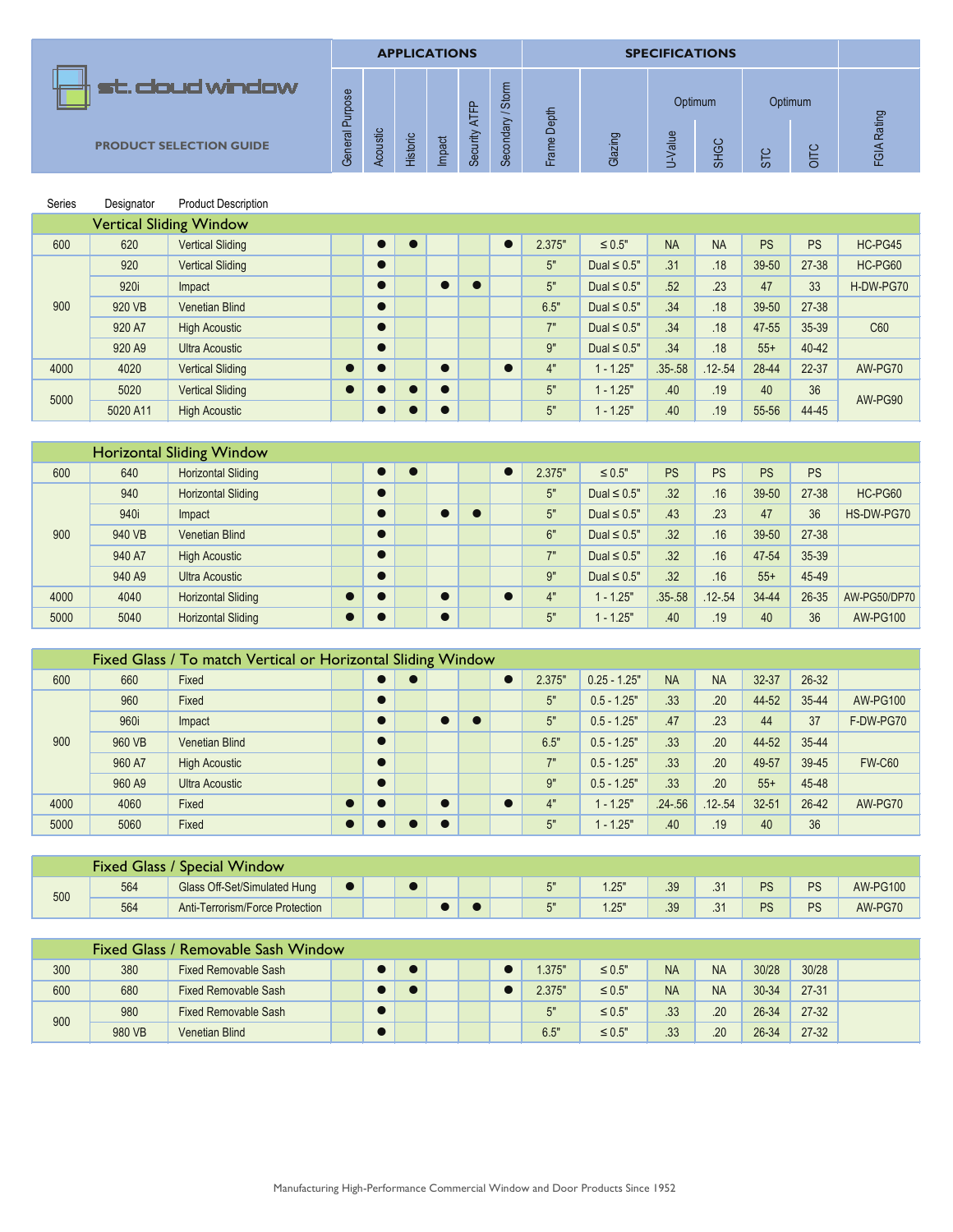|                                |              |                              | <b>APPLICATIONS</b> |        |               |                        |                  |                   | <b>SPECIFICATIONS</b> |             |    |                  |                |
|--------------------------------|--------------|------------------------------|---------------------|--------|---------------|------------------------|------------------|-------------------|-----------------------|-------------|----|------------------|----------------|
| st. cloud window               | urpose       |                              |                     |        | $\Omega$<br>ய | Storm                  | 늄                |                   |                       | Optimum     |    | Optimum          |                |
| <b>PRODUCT SELECTION GUIDE</b> | ൨<br>General | ustic<br>$\overline{8}$<br>✓ | <b>Historic</b>     | Impact | Security      | $\frac{1}{2}$<br>Secon | ¢<br>Ó<br>g<br>ட | ರಾ<br>≘.<br>Glazi | alue                  | ပ<br>ு<br>ळ | ō٥ | ပ<br>=<br>_<br>O | Rating<br>FGIA |

| Series | Designator | <b>Product Description</b>                 |  |  |  |      |             |             |             |           |          |                 |
|--------|------------|--------------------------------------------|--|--|--|------|-------------|-------------|-------------|-----------|----------|-----------------|
|        |            | <b>Projecting / Outswing Awning Window</b> |  |  |  |      |             |             |             |           |          |                 |
| 3000   | 3010       | Awning                                     |  |  |  | 3"   | $1" - 1.5"$ | $.32 - .37$ | $.13 - .29$ | $34 - 41$ | 26-34    | <b>AW-PG100</b> |
|        | 3510       | Awning                                     |  |  |  | 3.5" | $1" - 1.5"$ | $.37 - .41$ | $.17 - .25$ | 33-46     | 26-36    |                 |
| 3500   | 3510 AC    | <b>High Acoustic</b>                       |  |  |  | 3.5" | $1" - 1.5"$ | $.33 - .39$ | $.13 - .24$ | 48        | 39       |                 |
|        | 3510 VB    | <b>Venetian Blind</b>                      |  |  |  | 3.5" | $1" - 1.5"$ | $.33 - .41$ | $.13 - .25$ | 33-48     | $26-39*$ |                 |

|      |         | Projecting / Inswing Hopper Window |  |  |  |                |             |             |             |       |          |                 |
|------|---------|------------------------------------|--|--|--|----------------|-------------|-------------|-------------|-------|----------|-----------------|
| 3000 | 3030    | Hopper                             |  |  |  | 2 <sub>0</sub> | $1" - 1.5"$ | $.33 - .37$ | $.13 - .29$ | 33-43 | 26-35    | <b>AW-PG100</b> |
|      | 3530    | Hopper                             |  |  |  | 3.5"           | $1" - 1.5"$ | $.38 - .42$ | $.17 - .25$ | 33-46 | 26-36    |                 |
| 3500 | 3530 AC | <b>High Acoustic</b>               |  |  |  | 3.5"           | $1" - 1.5"$ | $.34 - .36$ | $.13 - .21$ | 47    | 39       | <b>AW-PG100</b> |
|      | 3530 VB | <b>Venetian Blind</b>              |  |  |  | 3.5"           | $1" - 1.5"$ | $.34 - .42$ | $.13 - .25$ | 33-47 | $26-39*$ |                 |

|               | <b>PRODUCT SELECTION GUIDE</b> |                                    |  | Acoustic  | <b>Historic</b> | Impact | Security ATH | Secondary / | Frame Dept | Glazing     | U-Value     | SHGC        | STC       | OITC       | FGIA Rating     |
|---------------|--------------------------------|------------------------------------|--|-----------|-----------------|--------|--------------|-------------|------------|-------------|-------------|-------------|-----------|------------|-----------------|
| <b>Series</b> | Designator                     | <b>Product Description</b>         |  |           |                 |        |              |             |            |             |             |             |           |            |                 |
|               | Projecting /                   | <b>Outswing Awning Window</b>      |  |           |                 |        |              |             |            |             |             |             |           |            |                 |
| 3000          | 3010                           | Awning                             |  | $\bullet$ | $\bullet$       |        |              |             | 3"         | $1" - 1.5"$ | $.32 - .37$ | $.13 - .29$ | $34 - 41$ | 26-34      | <b>AW-PG100</b> |
|               | 3510                           | Awning                             |  | $\bullet$ |                 |        |              |             | 3.5"       | $1" - 1.5"$ | $.37 - .41$ | $.17 - .25$ | 33-46     | 26-36      |                 |
| 3500          | 3510 AC                        | <b>High Acoustic</b>               |  |           |                 |        |              |             | 3.5"       | $1" - 1.5"$ | $.33 - .39$ | $.13 - .24$ | 48        | 39         |                 |
|               | 3510 VB                        | <b>Venetian Blind</b>              |  | $\bullet$ |                 |        |              |             | 3.5"       | $1" - 1.5"$ | $.33 - .41$ | $.13 - .25$ | 33-48     | $26 - 39*$ |                 |
|               |                                |                                    |  |           |                 |        |              |             |            |             |             |             |           |            |                 |
|               |                                | Projecting / Inswing Hopper Window |  |           |                 |        |              |             |            |             |             |             |           |            |                 |
| 3000          | 3030                           | Hopper                             |  | $\bullet$ | $\bullet$       |        |              |             | 3"         | $1" - 1.5"$ | $.33 - .37$ | $.13 - .29$ | $33 - 43$ | 26-35      | <b>AW-PG100</b> |
|               | 3530                           | Hopper                             |  | $\bullet$ |                 |        |              |             | 3.5"       | $1" - 1.5"$ | $.38 - .42$ | $.17 - .25$ | 33-46     | 26-36      |                 |
| 3500          | 3530 AC                        | <b>High Acoustic</b>               |  |           |                 |        |              |             | 3.5"       | $1" - 1.5"$ | $.34 - .36$ | $.13 - .21$ | 47        | 39         | <b>AW-PG100</b> |
|               | 3530 VB                        | <b>Venetian Blind</b>              |  | $\bullet$ |                 |        |              |             | 3.5"       | $1" - 1.5"$ | $.34 - .42$ | $.13 - .25$ | 33-47     | $26 - 39*$ |                 |
|               |                                |                                    |  |           |                 |        |              |             |            |             |             |             |           |            |                 |
|               | Projecting /                   | <b>Casement Window</b>             |  |           |                 |        |              |             |            |             |             |             |           |            |                 |
| 200           | 250                            | <b>Casement Inswing</b>            |  | $\bullet$ |                 |        | $\bullet$    | $\bullet$   | 2.5"       | $\leq 0.5"$ | <b>NA</b>   | <b>NA</b>   | <b>PS</b> | PS         | ANSI Z97.1-09   |
| 3000          | 3010                           | <b>Casement Outswing</b>           |  | $\bullet$ | $\bullet$       |        |              |             | 3"         | $1" - 1.5"$ | $.32 - .37$ | $.13 - .29$ | 33-42     | 26-35      | AW-PG90         |
|               | 3030                           | <b>Casement Inswing</b>            |  | $\bullet$ | $\bullet$       |        |              |             | 3"         | $1" - 1.5"$ | $.32 - .37$ | $.13 - .29$ | 33-42     | 26-35      | AW-PG80         |
|               | 3510                           | <b>Casement Outswing</b>           |  | $\bullet$ |                 |        | $\bullet$    |             | 3.5"       | $1" - 1.5"$ | $.37 - .41$ | $.17 - .25$ | 33-46     | 26-36      |                 |
|               | 3510 AC                        | <b>Outswing High Acoustic</b>      |  | $\bullet$ |                 |        | $\bullet$    |             | 3.5"       | $1" - 1.5"$ | $.33 - .39$ | $.13 - .24$ | 48        | 39         | AW-PG85         |
| 3500          | 3510 VB                        | <b>Outswing Venetian Blind</b>     |  | $\bullet$ |                 |        | $\bullet$    |             | 3.5"       | $1" - 1.5"$ | $.33 - .41$ | $.13 - .25$ | 33-48     | $26 - 39*$ |                 |
|               | 3530                           | <b>Casement Inswing</b>            |  | $\bullet$ |                 |        | $\bullet$    |             | 3.5"       | $1" - 1.5"$ | $.38 - .42$ | $.17 - .25$ | 33-46     | 26-36      |                 |
|               | 3530 AC                        | Inswing High Acoustic              |  | $\bullet$ |                 |        | $\bullet$    |             | 3.5"       | $1" - 1.5"$ | $.34 - .36$ | $.13 - .21$ | 47        | 39         | <b>AW-PG100</b> |
|               | 3530 VB                        | <b>Inswing Venetian Blind</b>      |  | $\bullet$ |                 |        | $\bullet$    |             | 3.5"       | $1" - 1.5"$ | $.34 - .42$ | $.13 - .25$ | 33-47     | $26 - 39*$ |                 |

|      |         | <b>Projecting / Tilt Turn Window</b> |  |           |  |      |             |             |     |       |       |                 |
|------|---------|--------------------------------------|--|-----------|--|------|-------------|-------------|-----|-------|-------|-----------------|
|      | 3530    | <b>Tilt Turn</b>                     |  | <b>PS</b> |  | 3.5" | $1" - 1.5"$ | $.34 - .42$ | .13 | 33-40 | 26-39 |                 |
| 3500 | 3530 AC | <b>High Acoustic</b>                 |  | <b>PS</b> |  | 3.5" | $1" - 1.5"$ | $.34 - .42$ | .13 | 33-47 | 26-39 | <b>AW-PG100</b> |
|      | 3530 VB | <b>Venetian Blind</b>                |  | <b>PS</b> |  | 3.5" | $1" - 1.5"$ | $.34 - .42$ | .13 | 33-47 | 26-39 |                 |

|      |         | Fixed Glass / To match Projecting Window |  |  |  |      |             |             |             |           |           |                 |
|------|---------|------------------------------------------|--|--|--|------|-------------|-------------|-------------|-----------|-----------|-----------------|
| 3000 | 3060    | Fixed                                    |  |  |  | 2"   | $1" - 1.5"$ | $.25 - .31$ | $.16 - .36$ | $31 - 41$ | 24-34     | <b>AW-PG100</b> |
|      | 3560    | Fixed                                    |  |  |  | 3.5" | $1" - 1.5"$ | .23         | .18         | <b>PS</b> | <b>PS</b> |                 |
| 3500 | 3560 AC | <b>High Acoustic</b>                     |  |  |  | 3.5" | $1" - 1.5"$ | .23         | .18         | <b>PS</b> | <b>PS</b> | <b>AW-PG100</b> |
|      | 3560 VB | <b>Venetian Blind</b>                    |  |  |  | 3.5" | $1" - 1.5"$ | .23         | .18         | <b>PS</b> | <b>PS</b> |                 |